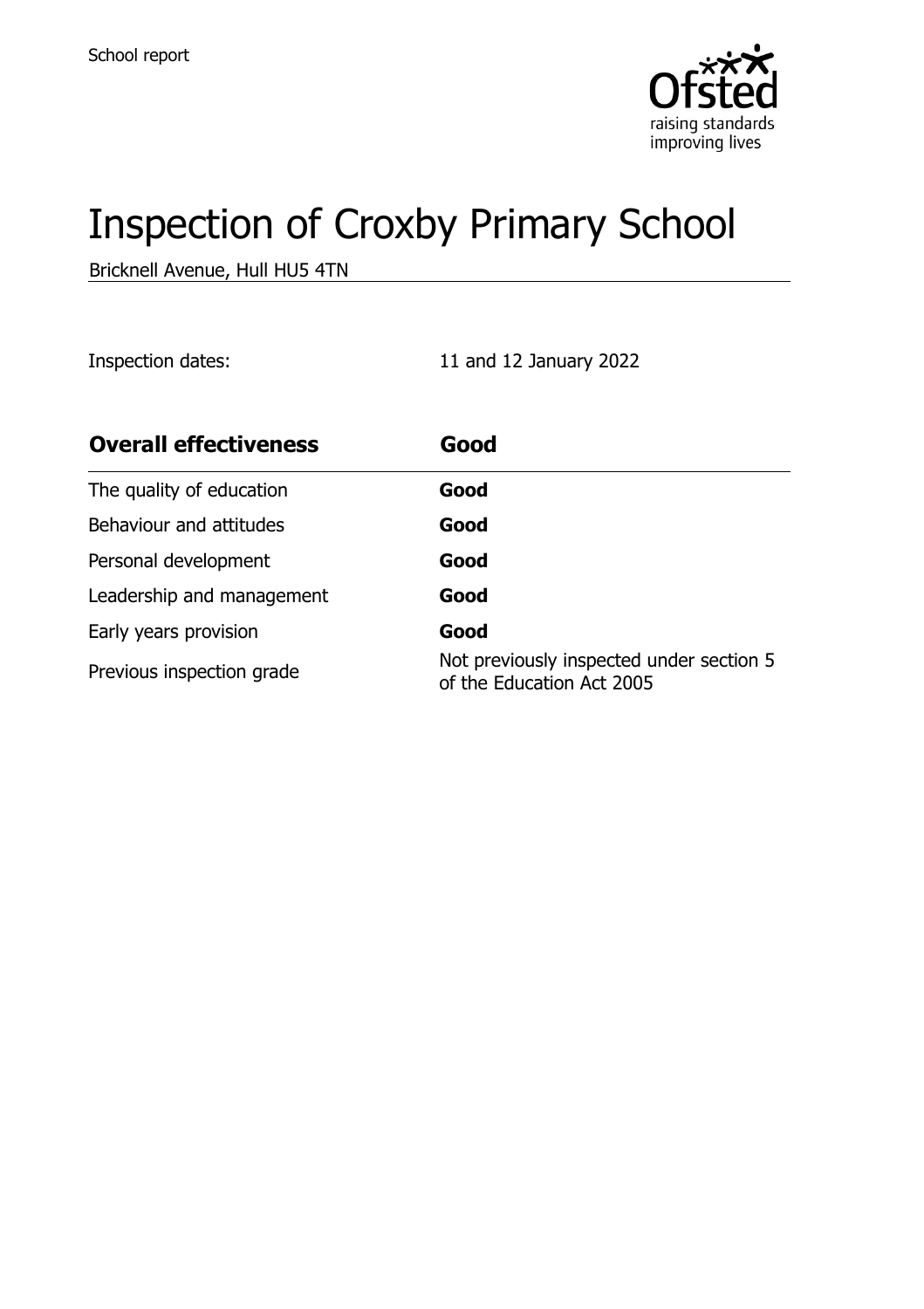

## **What is it like to attend this school?**

Leaders and staff have high expectations of pupils. Together, they have successfully improved the school. Parents are overwhelmingly positive about the school. Almost all who responded to the online questionnaire, Ofsted Parent View, said that their child is happy and valued at Croxby Primary School.

Pupils behave well in lessons. They have a good understanding of what bullying is. They say there is very little bullying in school. Pupils know and adhere to the two school rules 'be kind and work hard'.

Leaders provide opportunities for all pupils to develop wider talents and interests by participating in after-school clubs, such as yoga, colouring, gymnastics and art. Pupils are keen to take part in the school's graduate awards programme and gain their graduate badges. Pupils contribute to their community by raising money for the local care home and hospice.

Leaders have ensured the school has high-quality pastoral care. They have a mental health counsellor and an emotional literacy support assistant who proactively support pupils.

The school has an enhanced resource provision that supports a small number of pupils with their social and emotional needs. These pupils are supported well by the special educational needs and disabilities coordinator.

Staff are very positive about the steps leaders have taken to reduce their workload. They are very proud to be members of '#TeamCroxby'.

#### **What does the school do well and what does it need to do better?**

Leaders have developed the 'Croxby Way' curriculum over the past three years. The curriculum is well planned and ensures that teachers teach the right things in the right order. As a result, pupils are achieving well. Curriculum leaders support their colleagues with training and advice. Consequently, teachers have strong subject knowledge. They know what has been taught in previous years and build on it effectively. In discussions with pupils, they were able to remember what they had been taught from the last term. They found it more difficult to remember knowledge from last year. This may be due to the impact of COVID-19 remote learning, where the approach to learning was different.

The languages leader has introduced a new curriculum and led training for staff to help them teach Spanish. As a result, the teaching of languages has improved.

Leaders have prioritised reading as it is recognised as the 'lynchpin of the curriculum'. They have introduced a new phonics scheme this year to ensure there is consistency in the teaching of phonics. Staff have had training to ensure they teach phonics well. There are two phonics lessons every day. In some phonics lessons, a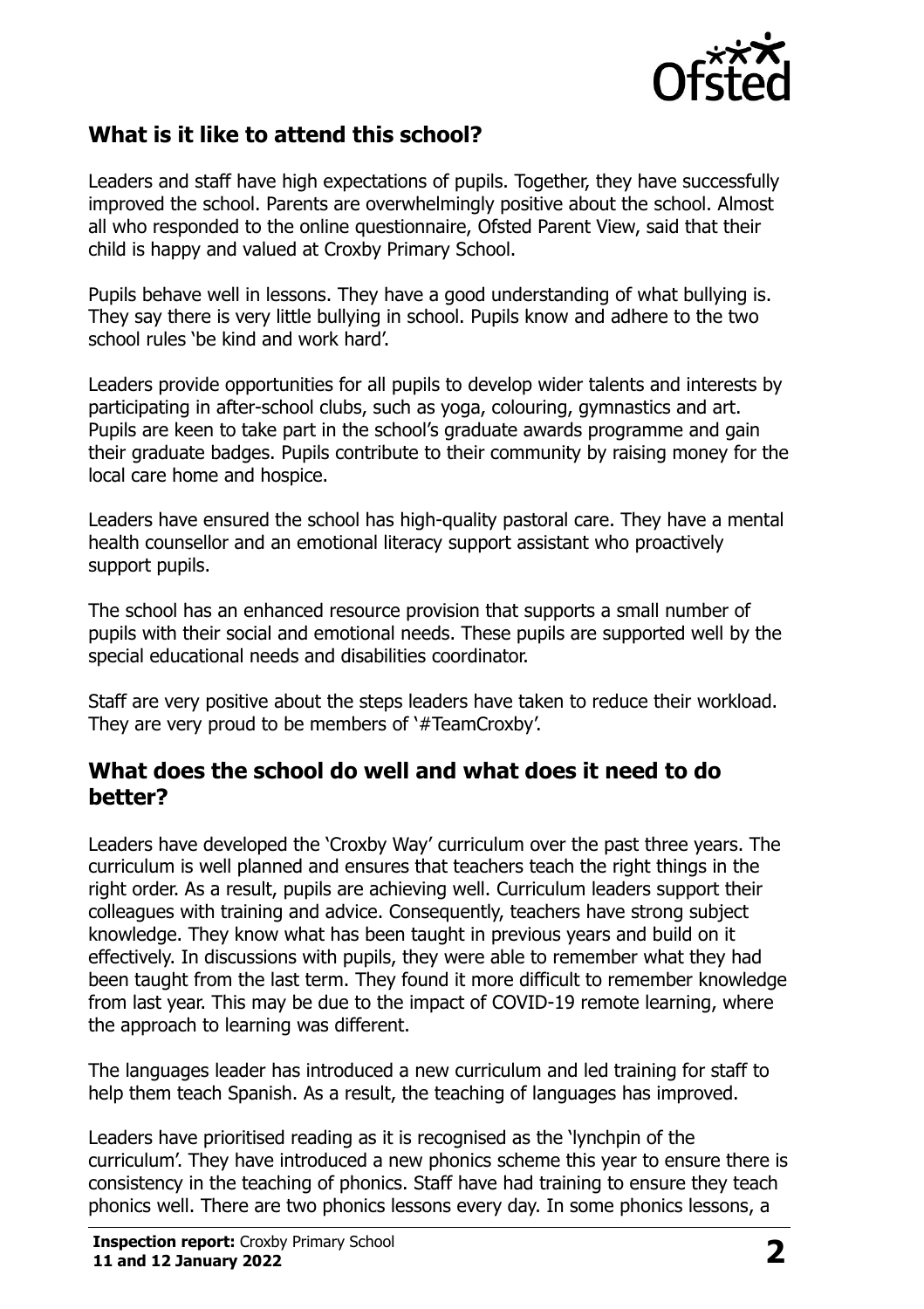

small number of pupils do not join in. This means they miss the opportunity to practise reading alongside the rest of the class.

In lessons, teachers have high expectations for pupils' conduct. The 'Croxby Way' includes a focus on working in pairs and teams. However, a small number of pupils do not join in with lessons as well as they should. For example, in a key stage 2 mathematics lesson, there was some disengagement that was not addressed by an adult. This also happened in some phonics and history lessons.

Systems for supporting pupils with special educational needs and/or disabilities (SEND) are effective. Staff have had training to ensure that they identify pupils who may have SEND. Comprehensive support plans contain the strategies staff can use to help pupils overcome barriers to learning. This helps pupils with SEND access the full curriculum.

In the early years, teachers have established a purposeful classroom that supports children's learning. Adults ask carefully considered questions to help children gain new knowledge. Due to the COVID-19 restrictions, many of the early years children did not attend any nursery provision. This has had an impact on some children's speech and language development. As a result, leaders have adapted the early years curriculum to include lots of speaking and listening opportunities.

Pupils understand that all people should be treated equally and with respect, regardless of their differences. However, their understanding of what makes people different is not well developed. While pupils in key stage 2 understand they should be respectful, some pupils were not always respectful to each other. Leaders recognise that they need to strengthen the curriculum around teaching about diversity and protected characteristics.

# **Safeguarding**

The arrangements for safeguarding are effective.

Leaders ensure staff have regular safeguarding training. The designated safeguarding lead (DSL) takes advice and support from external agencies. This supports her to make the right decisions for families. Staff have been trained to physically manage pupils with challenging behaviour. The number of incidents recorded is low, but all are reviewed and monitored by the DSL. Pupils can speak to a trusted adult in school to share any worries. However, a small number of girls have not told staff when boys have spoken rudely to them. Leaders need to consider alternative ways to encourage pupils to communicate their concerns.

# **What does the school need to do to improve?**

#### **(Information for the school and appropriate authority)**

 $\blacksquare$  In some classes, there are pockets of pupils who are passive in their attitude to learning. Consequently, these pupils are not working as collaboratively as they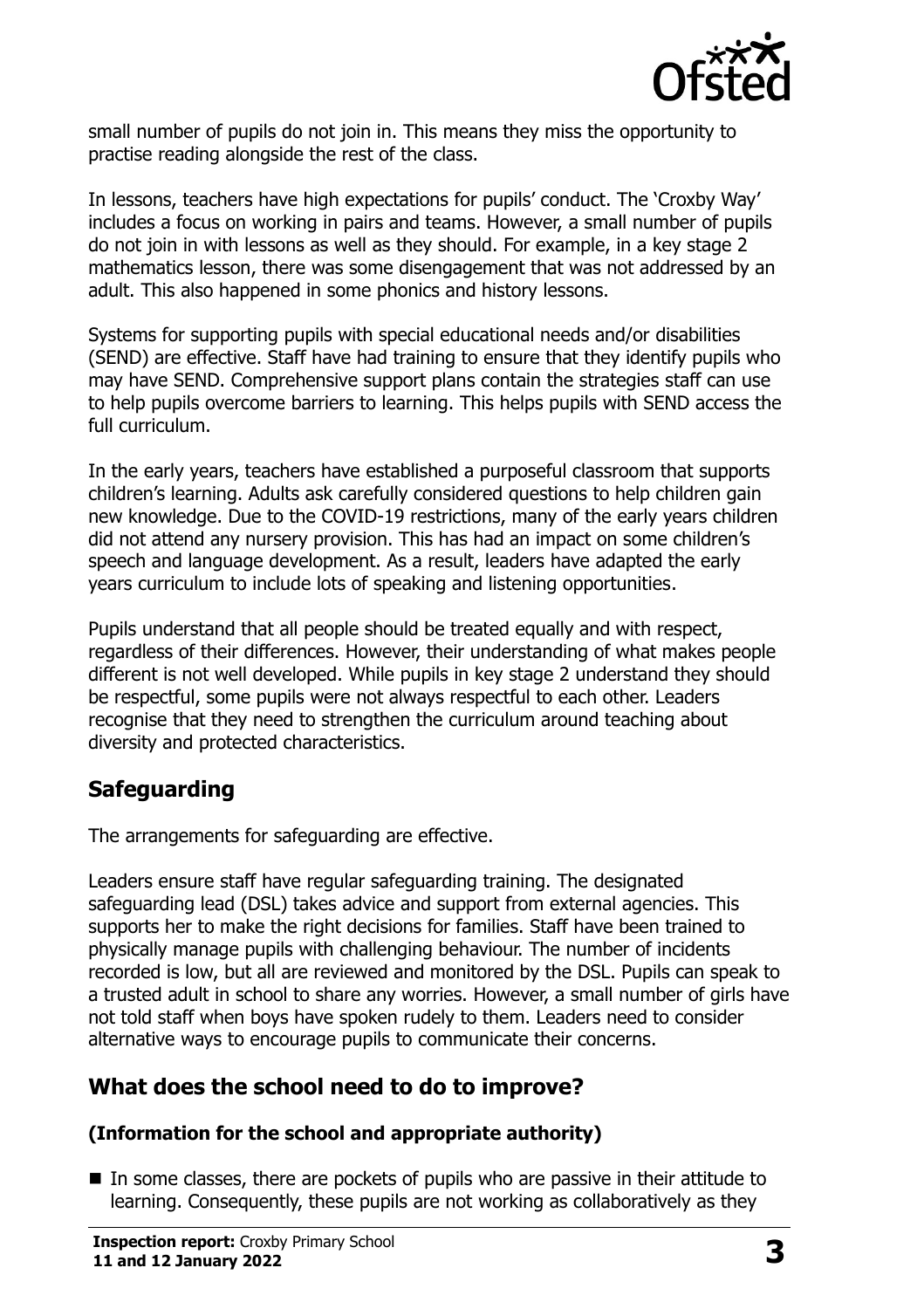

should be. Leaders should ensure that all pupils are active participants to maximise their learning opportunities.

- Occasionally, boys do not speak respectfully towards girls at playtime. When this happens, some pupils do not report it to a trusted adult. Leaders must strengthen mechanisms for pupils to feel confident to report concerns so that leaders are aware of this behaviour and can put strategies in place to improve it.
- A small minority of pupils are not able to recall what they have been taught about diversity and what makes people different. As a result, a small number of pupils do not demonstrate understanding and respect for those that are different to themselves. Leaders need to ensure the curriculum enables pupils to revisit and remember this knowledge so that pupils develop a better understanding of people who are different to themselves.

### **How can I feed back my views?**

You can use [Ofsted Parent View](http://parentview.ofsted.gov.uk/) to give Ofsted your opinion on your child's school, or to find out what other parents and carers think. We use information from Ofsted Parent View when deciding which schools to inspect, when to inspect them and as part of their inspection.

The Department for Education has further quidance on how to complain about a school.

If you are the school and you are not happy with the inspection or the report, you can [complain to Ofsted.](http://www.gov.uk/complain-ofsted-report)

# **Further information**

You can search for [published performance information](http://www.compare-school-performance.service.gov.uk/) about the school.

In the report, '[disadvantaged pupils](http://www.gov.uk/guidance/pupil-premium-information-for-schools-and-alternative-provision-settings)' refers to those pupils who attract government pupil premium funding: pupils claiming free school meals at any point in the last six years and pupils in care or who left care through adoption or another formal route.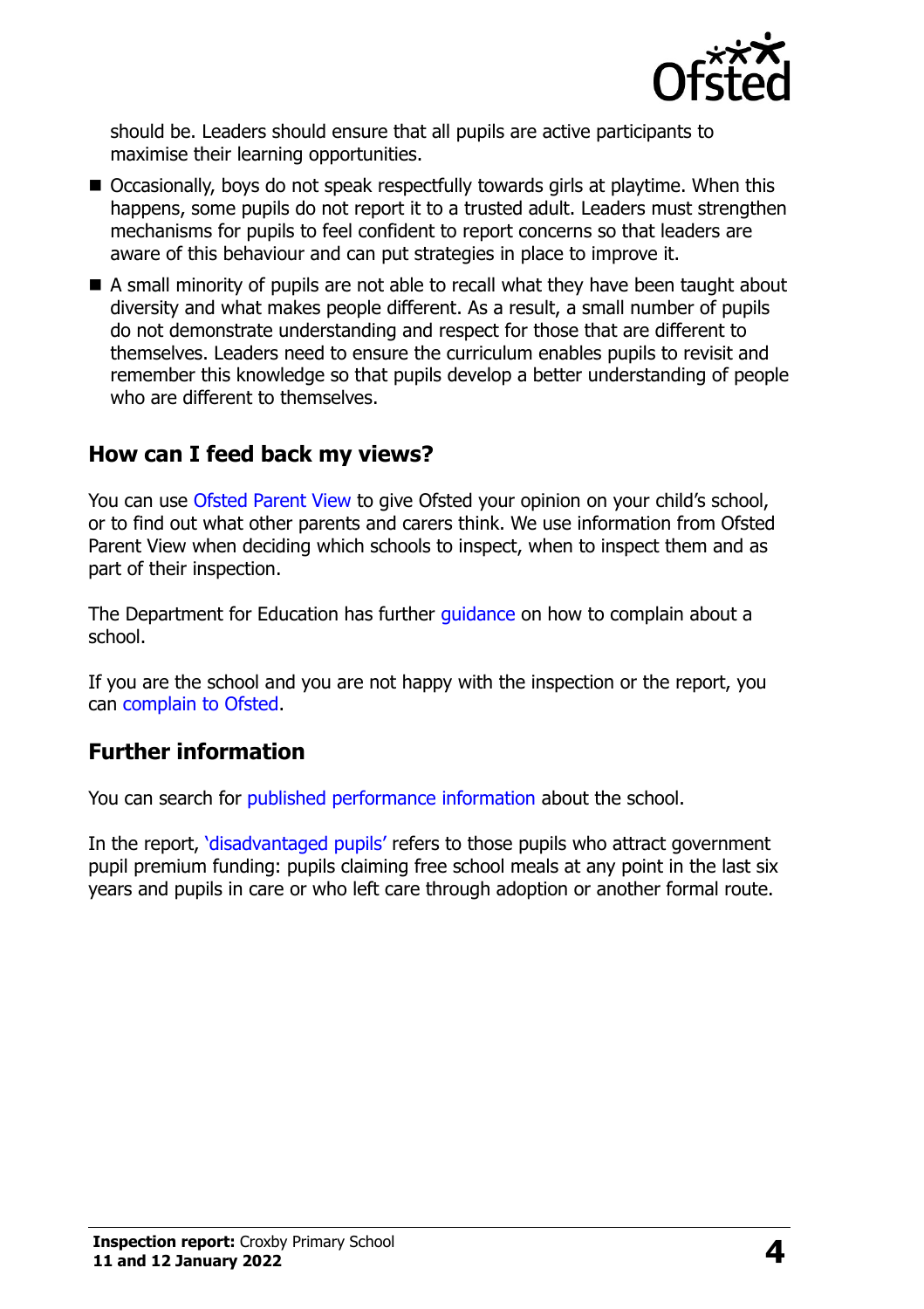

# **School details**

| Unique reference number             | 145177                                                          |
|-------------------------------------|-----------------------------------------------------------------|
| <b>Local authority</b>              | East Riding of Yorkshire                                        |
| <b>Inspection number</b>            | 10212101                                                        |
| <b>Type of school</b>               | Primary                                                         |
| <b>School category</b>              | Academy sponsor-led                                             |
| Age range of pupils                 | $4$ to $11$                                                     |
| <b>Gender of pupils</b>             | Mixed                                                           |
| Number of pupils on the school roll | 318                                                             |
| <b>Appropriate authority</b>        | Board of trustees                                               |
| <b>Chair of trust</b>               | Ian Furlong                                                     |
| <b>Headteacher</b>                  | David Waterson (Co-Headteacher)<br>Kerry Mason (Co-Headteacher) |
| Website                             | www.croxbyprimary.co.uk                                         |
| Date of previous inspection         | Not previously inspected                                        |

# **Information about this school**

- The school joined The Consortium Academy Trust in 2017.
- The co-headteacher arrangement has been in place since September 2021. One of the co-headteachers was the substantive headteacher up to that date.
- The school has an enhanced resource provision, funded by the local authority, for six pupils. This supports pupils with social and emotional needs.
- The school does not use any alternative providers.

### **Information about this inspection**

The inspectors carried out this inspection under section 5 of the Education Act 2005.

This is was the first routine inspection the school received since the COVID-19 pandemic began. Inspectors discussed the impact of the pandemic with school leaders and have taken that into account in their evaluation.

■ Inspectors met with the co-headteachers, curriculum leaders and pupils. Meetings were also held with representatives of the local governing board and the trust.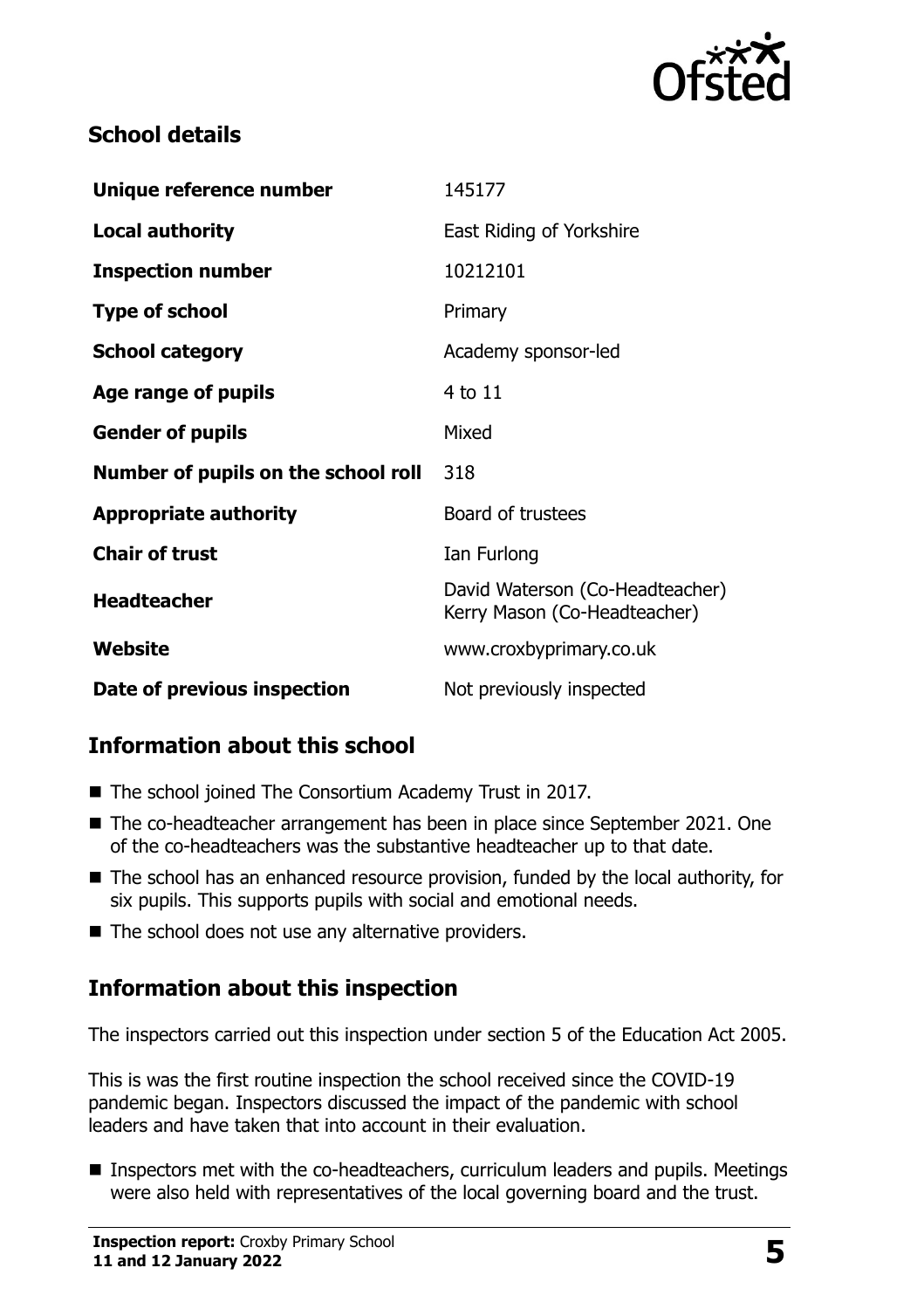

- Inspectors carried out deep dives in these subjects: early reading, mathematics, history, geography and modern foreign languages. For each deep dive, inspectors met with curriculum leaders, spoke to pupils and teachers and visited lessons. Inspectors heard pupils read.
- Inspectors examined safeguarding records, attendance figures, curriculum plans and policies.
- The views of parents were considered from 110 responses to the Ofsted Parent View questionnaire.
- $\blacksquare$  The views of staff were considered from meeting with staff and from the responses to Ofsted's staff questionnaire.
- $\blacksquare$  The views of pupils were considered from meeting with them.

#### **Inspection team**

| Alison Stephenson, lead inspector | Her Majesty's Inspector |
|-----------------------------------|-------------------------|
| Tim Scargill-Knight               | Her Majesty's Inspector |
| Alex Thorp                        | Her Majesty's Inspector |